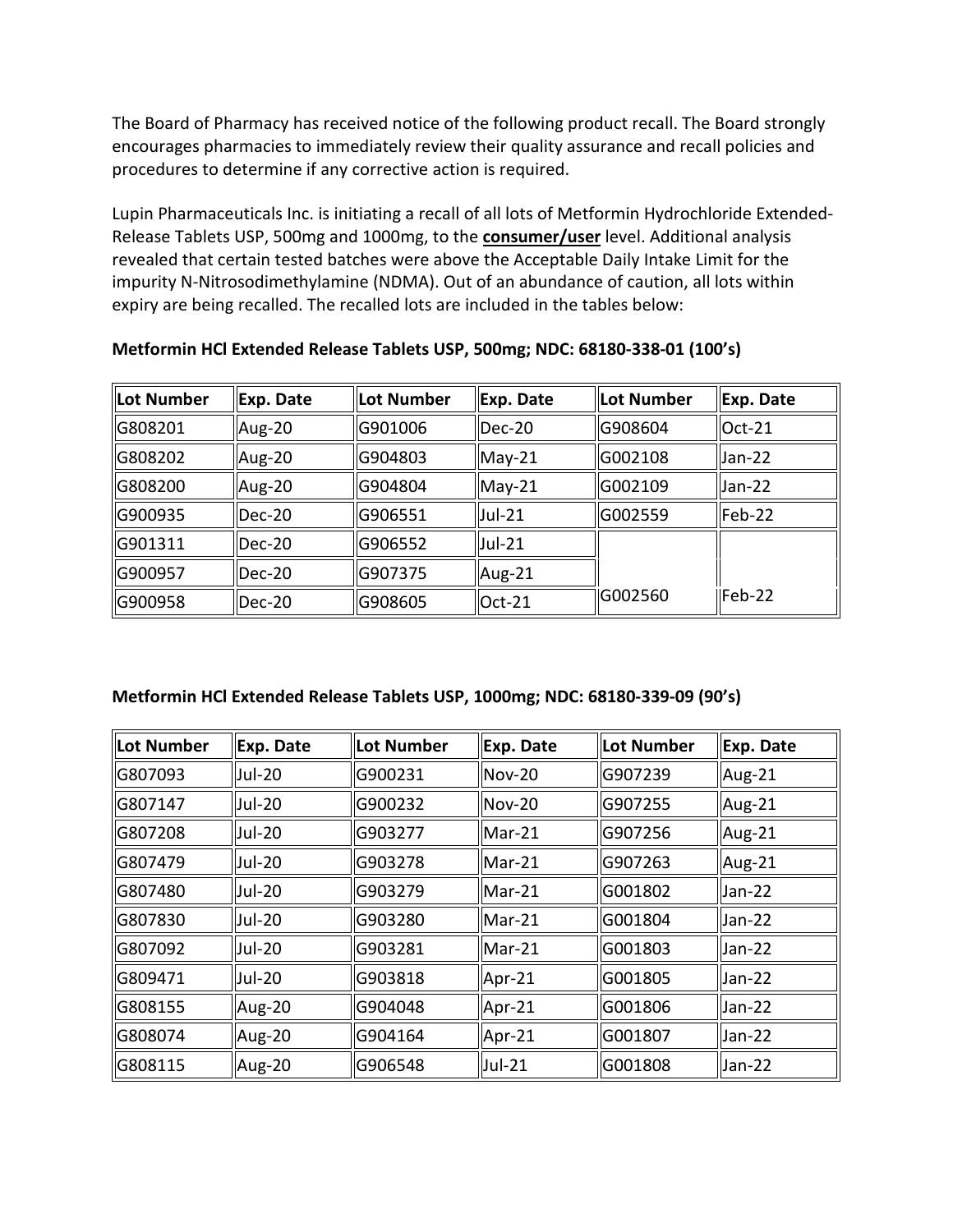| Lot Number | Exp. Date     | Lot Number | Exp. Date      | llot Number | Exp. Date  |
|------------|---------------|------------|----------------|-------------|------------|
| G808154    | Aug-20        | G906549    | $ $ Jul-21     | IG001809    | llJan-22   |
| G900227    | $Nov-20$      | G906550    | <b>Jul-21</b>  | G001801     | Uan-22     |
| G900228    | $Nov-20$      | G906547    | <b>Jul-21</b>  | G002563     | llFeb-22   |
| lG900229   | $Nov-20$      | G907279    | Aug-21         | G002564     | $l$ Feb-22 |
| G900230    | <b>Nov-20</b> | G907364    | $\vert$ Aug-21 |             |            |

**Metformin HCl Extended Release Tablets USP, 1000mg; NDC: 68180-339-09 (90's) (continued)** 

## **Metformin HCl Extended Release Tablets USP, 500mg; NDC: 68180-336-07 (60's)**

| Lot Number | Exp. Date    | <b>ILot Number</b> | Exp. Date  | <b>ILot Number</b> | Exp. Date  |
|------------|--------------|--------------------|------------|--------------------|------------|
| G808293    | Aug-20       | G901201            | Dec-20     | <b>IG906914</b>    | $ $ Jul-21 |
| G808284    | $\mu$ Aug-20 | G901202            | llDec-20   | IG002135           | Uan-22     |
| G808285    | Aug-20       | G906915            | $ $ Jul-21 | G002849            | Feb-22     |
| G808343    | Aug-20       | G906913            | $ $ Jul-21 |                    |            |

## **Metformin HCl Extended Release Tablets USP, 1000mg; NDC: 68180-337-07 (60's)**

| Lot Number | Exp. Date     | <b>Lot Number</b> | Exp. Date | Lot Number | Exp. Date |
|------------|---------------|-------------------|-----------|------------|-----------|
| G807619    | Jul-20        | G900061           | Oct-20    | G901002    | Dec-20    |
| G807620    | Jul-20        | G900062           | Oct-20    | G901003    | Dec-20    |
| G807733    | Jul-20        | G900106           | Oct-20    | G903182    | Mar-21    |
| G807734    | Jul-20        | G900140           | Oct-20    | G903183    | Mar-21    |
| G807735    | <b>Jul-20</b> | G900141           | Oct-20    | G903236    | Mar-21    |
| G807445    | Jul-20        | G900152           | Oct-20    | G903237    | Mar-21    |
| G807617    | Jul-20        | G809596           | Oct-20    | G903238    | Mar-21    |
| G807618    | Jul-20        | G809598           | Oct-20    | G903155    | Mar-21    |
| G808042    | Jul-20        | G810182           | Oct-20    | G903156    | Mar-21    |
| G808043    | Jul-20        | G810183           | Oct-20    | G903157    | Mar-21    |
| G807349    | Jul-20        | G810184           | Oct-20    | G903158    | Mar-21    |
| G807350    | Jul-20        | G810185           | Oct-20    | G903159    | Mar-21    |